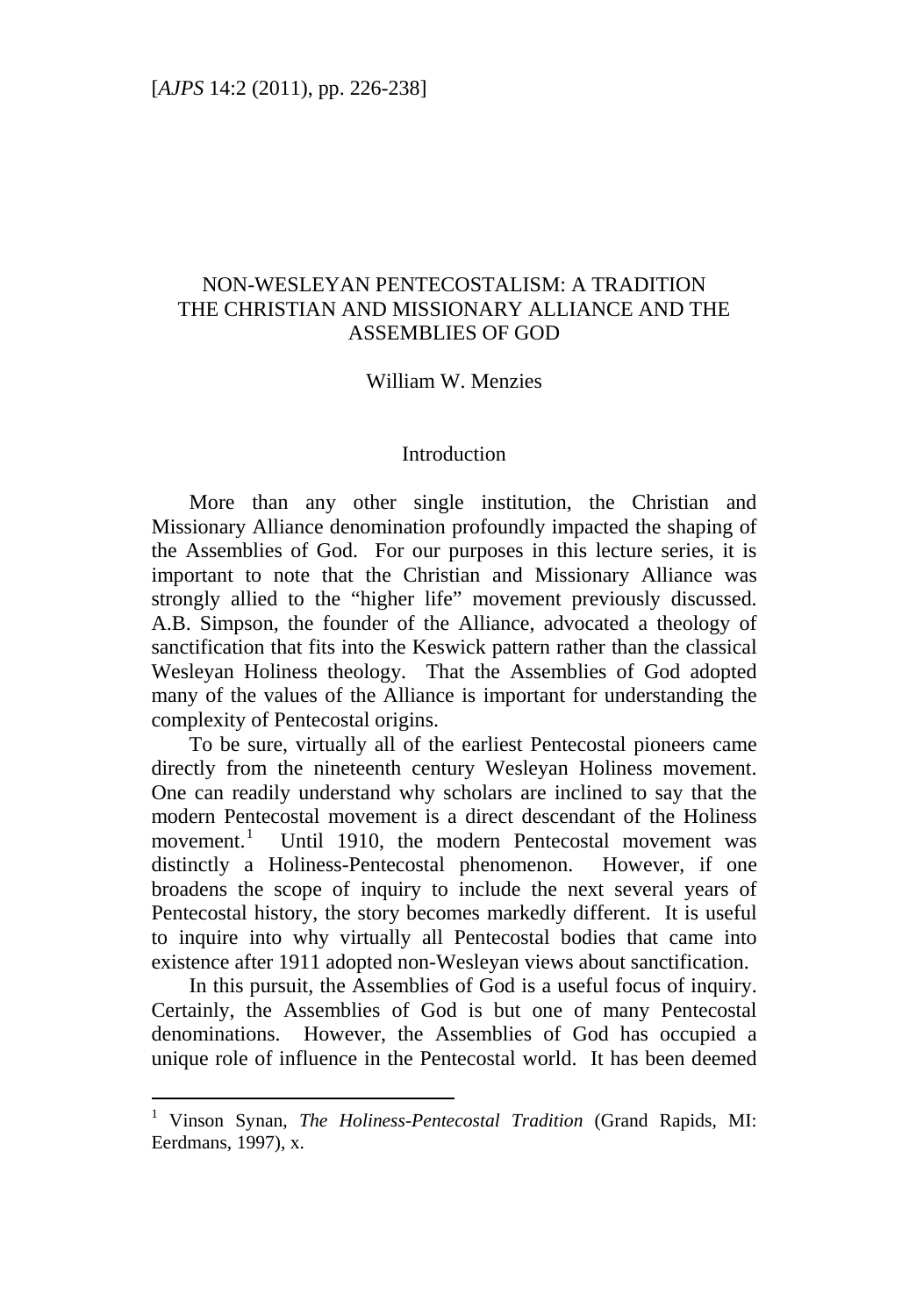to be a legitimate microcosm of patterns generally observed throughout the Pentecostal world.<sup>[2](#page-1-0)</sup> It is the assumption of the author, therefore, that what happened in the formative years of the Assemblies of God will be helpful in understanding what happened in the Pentecostal movement at large, causing it to divide along the lines of sanctification theology.

We have previously sketched the story of William Durham and his "finished work" theology and how this impacted the Assemblies of God. And we have pointed out that the Fundamentalist movement also had an important formative influence on groups like the Assemblies of God. Fundamentalism, of course, was a movement contemporary to the Holiness movement but quite distinct from it. It flowered at the time of the birth of the Pentecostal movement and although it decisively rejected Pentecostalism, Pentecostals readily identified with the major themes of Fundamentalism. Then, too, we examined the development of the Keswick movement and attempted to show how this "higher life" movement influenced the values of the Pentecostals. The lecture at hand takes a look at one specific component of the "higher life" movement, the Christian and Missionary Alliance, with a view to examining the fascinating link between this group and the Assemblies of God. Much of the theology, as well as the polity, of the Assemblies of God was borrowed directly from the Christian and Missionary alliance. No single denomination had as important an influence on the formation of the contours of the Assemblies of God as did the Christian and Missionary Alliance. It is significant for our thesis that this body, having such great influence on the Assemblies of God is properly classified as a "higher life" movement, rather than being identified with the classical Wesleyan Holiness movement.

# A.B. Simpson and the Formation of the Christian and Missionary Alliance

The story of Albert B. Simpson (1843-1919), a Canadian-born into a Scottish Covenanter Presbyterian home, is instructive in the attempt to understand the struggle earnest Christian believers experienced in coming to terms with the Pentecostal revival. Simpson was the founder of the Christian and Missionary Alliance and its chief spokesperson for

<span id="page-1-0"></span><sup>2</sup> William W. Menzies, *Anointed to Serve* (Springfield, Mo: Gospel Publishing House, 1971), 10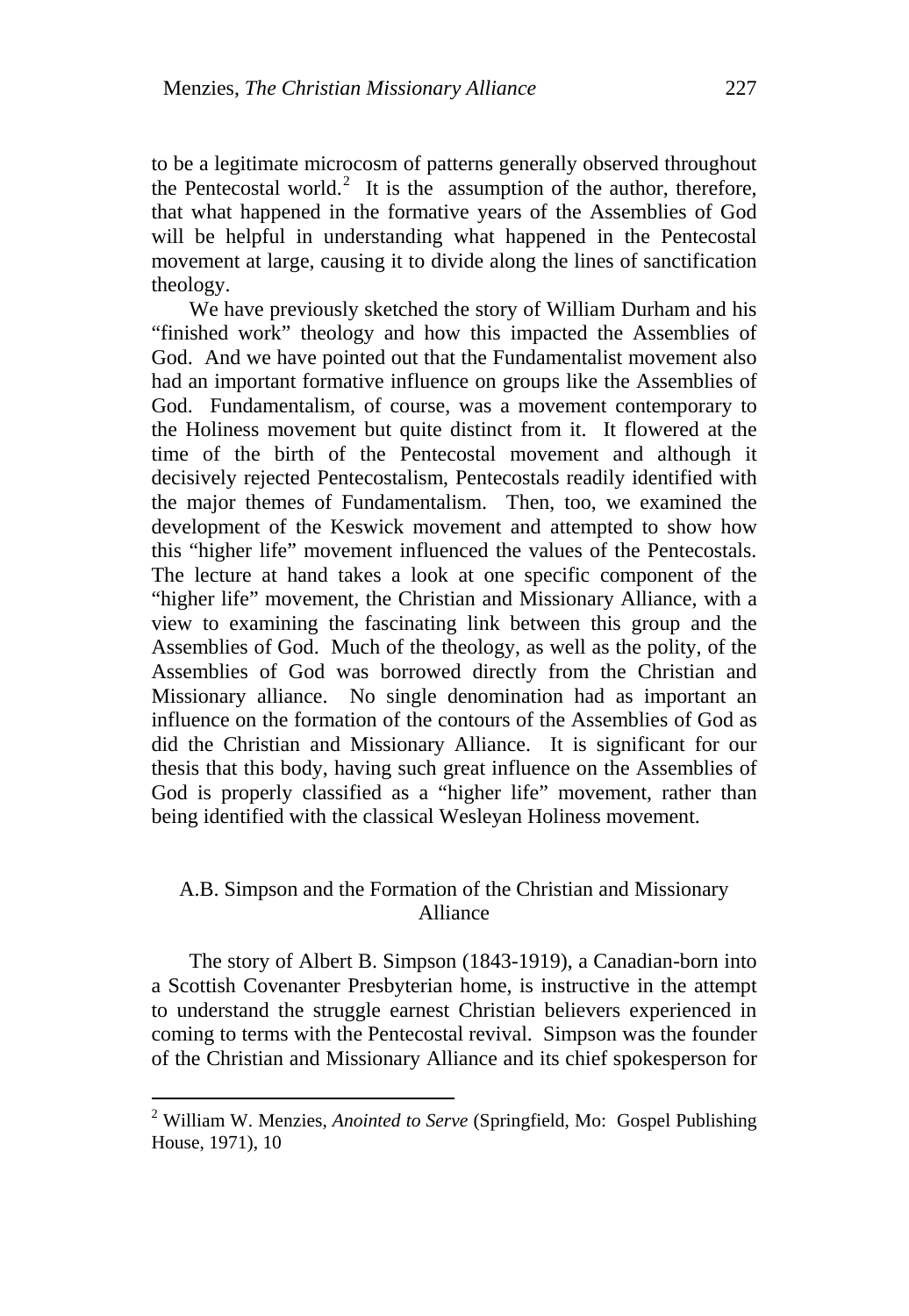many years. Throughout the formative years of the Pentecostal revival, Simpson, more than any other, expressed the prevailing views within the Christian and Missionary Alliance.

Simpson, following preparation for the Christian ministry at Knox College, Toronto, pastored the Presbyterian Knox Church in Hamilton, Ontario, with good success from 1865-1873. Simpson had attracted considerable attention as an outstanding preacher. At the end of 1873, Simpson was invited to consider the pastorate of the Chestnut Street Presbyterian Church in Louisville, Kentucky. He and his family moved to Louisville, where Simpson served with outstanding success in that church from 1874 to 1879. During his time in Louisville, Simpson developed great interest in urban evangelism, leading him to encourage interdenominational ministry among his colleagues in Louisville. In 1879, Simpson was extended a unanimous invitation to pastor the Thirteenth Street Presbyterian Church of New York City.

Strenuous service in his pastoral duties in New York were too much for Simpson's frail health. On an extended vacation in Maine, along the seashore, in the summer of 1881, Simpson had a remarkable encounter with the Lord. Charles Cullis, a Boston physician who had come to believe in divine healing, was the speaker at Old Orchard, a Christian retreat center in Maine. Through his influence, Simpson put his trust in Christ for his healing. He had a great sense of the presence of the Lord as he sat on the beach one day. He believed that God had healed him. That weekend, he went to speak in a Congregational church in the mountains of New Hampshire, not far from their Maine summer residence. The day following his speaking engagement, he was invited to climb 3,000-foot Mt Kearsarge. This, for Simpson, was a true test of his healing. As he climbed, he sensed another Presence helping him. In his words, "When I reached the mountain top, I seemed to be at the gate of heaven, and the world of weakness and fear was lying at my feet."<sup>[3](#page-2-0)</sup> It is said that Simpson, who previously had suffered from a bad heart that severely limited his ability to sustain strenuous activity, now was able to do the work of three men.<sup>[4](#page-2-1)</sup> Considering the range and magnitude of his activities until his death nearly forty years later, it certainly appears that he indeed did experience a remarkable divine healing. This personal experience

<span id="page-2-0"></span> 3 Robert Niklaus, John Sawin, and Samuel Stoesz, *All for Jesus* (New York: Christian and Missionary alliance, 1986), 41.

<span id="page-2-1"></span><sup>&</sup>lt;sup>4</sup> A. W. Tozer, *Wingspread* (Harrisburg, PA: Christian Publishing House, 1925), 38, 39.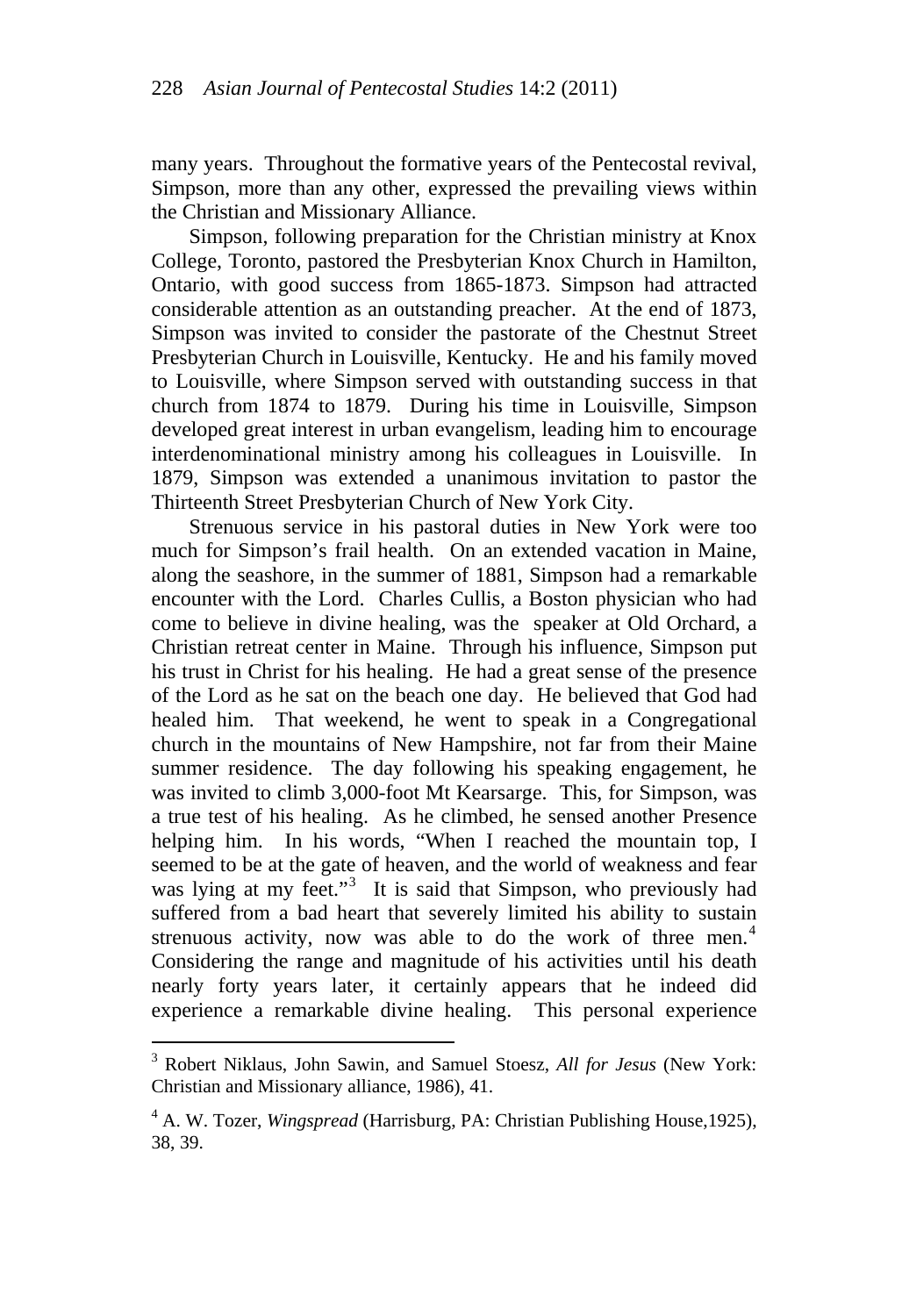reinforced for him the reality and the importance of the teaching of divine healing, a teaching which became a cornerstone of his subsequent ministry.

By the seashore in Maine, that summer in 1881, not only did Simpson receive a remarkable healing, but he reckoned that moment as the point where he experienced a mighty encounter with Christ, an event he would term a crisis experience, a filling with the Holy Spirit, or sanctification, what he later describes as "the personal indwelling of Christ."<sup>[5](#page-3-0)</sup> He described his experience as a crisis of sanctification, yet he so qualified what he meant by this that it is clear he wanted to distinguish his understanding of this crisis experience from the teaching of Wesleyan Holiness Advocates.

Simpson was moving rapidly away from his Presbyterian roots. Not long after his remarkable healing, Simpson began to find new ways of reaching the lost, both in New York City among the downtrodden and disenfranchised, and in exploring ways to mobilize people for overseas mission endeavor. His evangelistic work among immigrants led to a strain with the local presbytery of his church. It was evident that his congregation did not share his enthusiasm for reaching those whose life styles were quite different from their own. About this time, as well, Simpson felt constrained, from a diligent searching of the Scriptures, that he should be rebaptized by immersion. This, of course, was a serious breach of ministerial behavior within the Presbyterian Church. To avoid controversy, and quite aware that his interests had diverged from the current prevailing views in his church, Simpson startled the church session by his decision to resign, not only from the church, but from the presbytery.<sup>[6](#page-3-1)</sup> Suddenly, from having a comfortable salary and a secure position, Simpson was thrust out into a life of faith with no tangible source of support, other than trusting the Lord.

Dramatic events followed Simpson's launching out in faith. Two weeks after his resignation from the Thirteenth Street Presbyterian Church, in November 1881, he conducted a meeting designed to promote evangelistic work in the City of New York. Only seven people showed up on that first occasion. From a humble beginning, this little group developed an aggressive, ambitious program of ministry, ministry that included not only evangelistic endeavors, but systematic training of converts for Christian service. Simpson was able

<span id="page-3-0"></span><sup>5</sup> A. B. Simpson, *The Four-fold Gospel* (New York: Christian Alliance Publishing House, 1925), 38, 39

<span id="page-3-1"></span><sup>6</sup> Niklaus, Sawin, Stoez, op. cit., 44.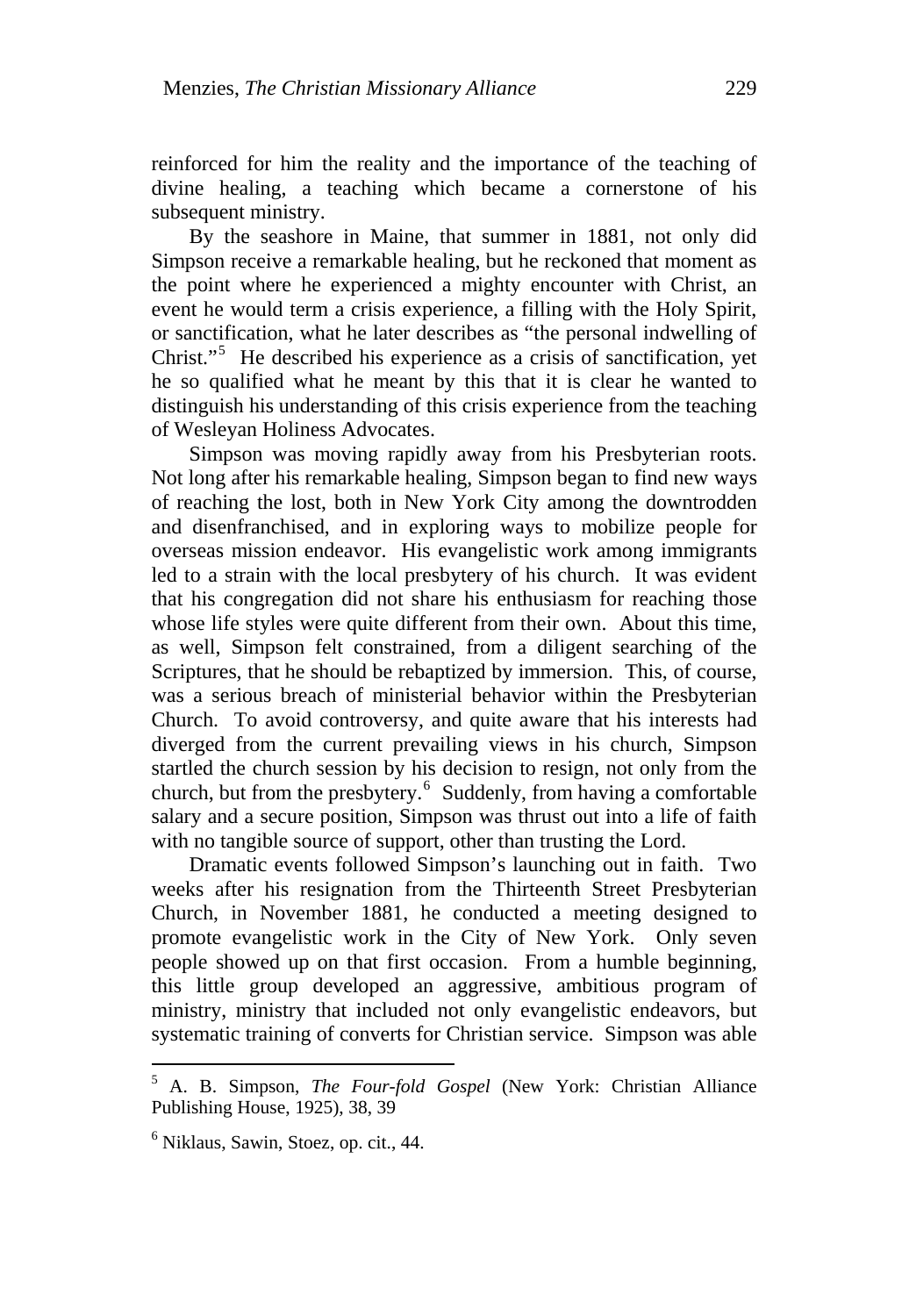to enlist the aid of capable leaders who shared with him in the work. God blessed his labors with rapid growth. This work became known as the Gospel Tabernacle.<sup>[7](#page-4-0)</sup>

In the years that followed, Simpson launched a veritable cascade of ministries from the Gospel Tabernacle base in New York City. In 1884, he initiated the opening of a faith home for providing a supportive environment for those seeking divine healing. This facility, called "Berachah Home," sheltered more than 700 guests in the course of the next year and a half, until the home was moved elsewhere.<sup>[8](#page-4-1)</sup>

To promote the cause of world missions, Simpson launched in 1883 "The Missionary Union for the Evangelization of the World," an organization formed within his Gospel Tabernacle. Simpson was a prolific writer. He launched a periodical, *The Word, the Work, and the World*, as an instrument for giving visibility to the cause of World Missions. Yet another momentous achievement that came into being in that year was the opening of a Missionary Training School for Christian Evangelists. Simpson enlisted the help of some of the ablest Evangelical scholars of the day to teach the classes in his new school. Some of these were A. T. Pierson, George F. Pentecost, A. J. Gordon, and James Brooks.<sup>[9](#page-4-2)</sup> Eventually the school required more spacious accommodation and moved up the Hudson River from New York City to Nyack.

The next year, 1884, Simpson launched a great missions convention at the Gospel Tabernacle. It was so successful that he joined forces with other key leaders and conducted similar conventions in various cities, including Brooklyn, Philadelphia, Pittsburgh, Buffalo, and as far away as Detroit and Chicago. Over the next several years, a series of associations of local churches to promote the cause of missions evolved under the leadership of A. B. Simpson. Actually two associations evolved, one centering on the mobilization for missions, the other an association of local churches. Eventually, the Christian Alliance and the Missionary Alliance merged to form the present-day denomination, the Christian and Missionary Alliance. The denomination evolved, as well, resulting in a permanent constitution

<span id="page-4-0"></span> 7 It should be noted that a favorite name for Assemblies of God churches for many years was borrowed from the Christian and Missionary Alliance, who from its beginning, favored that name for local churches.

<span id="page-4-1"></span><sup>8</sup> Niklaus, Sawin, Stoesz, op. cit., 57.

<span id="page-4-2"></span><sup>9</sup> Ibid., 59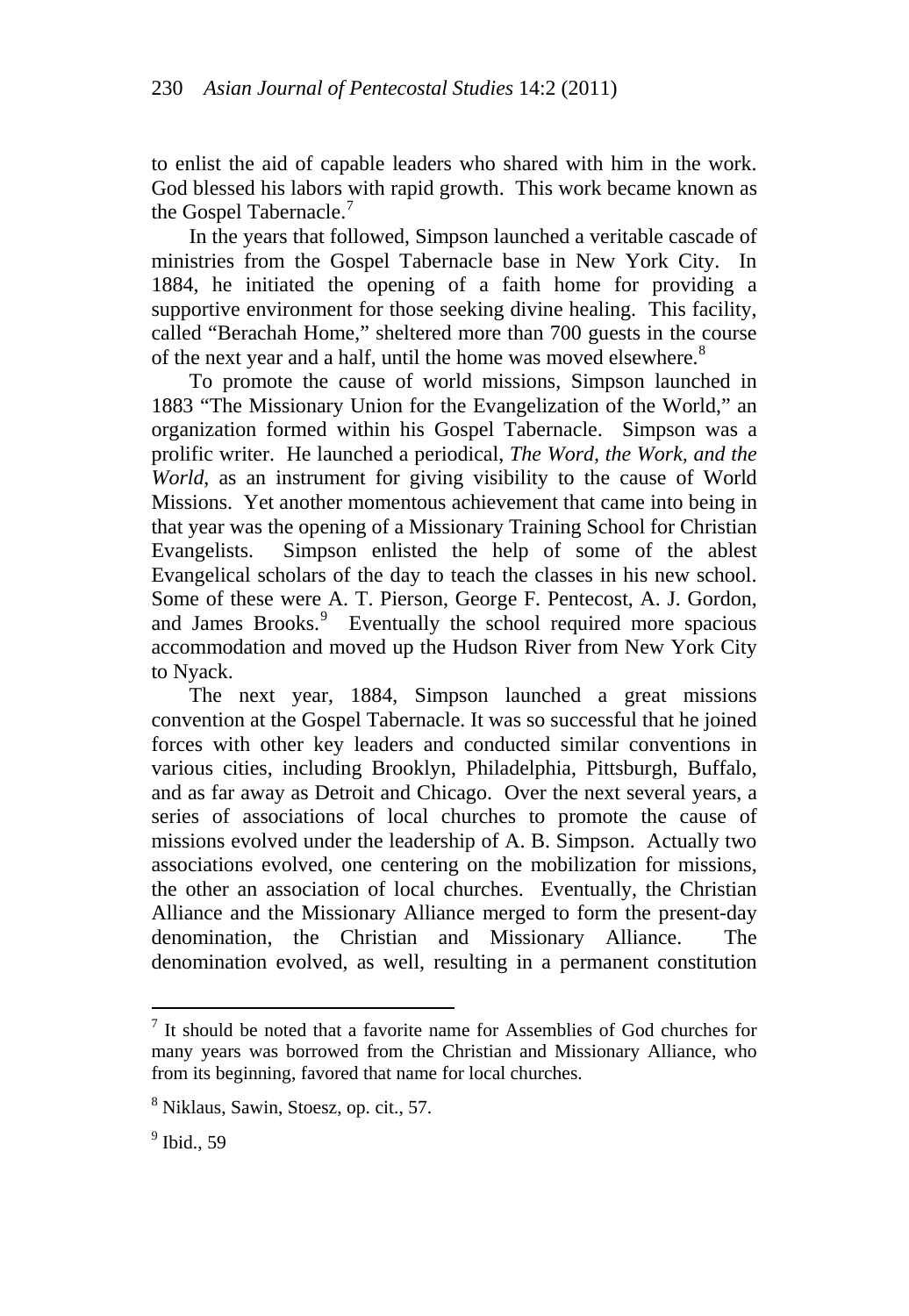which was adopted in 1912, in Boone, Iowa, outlining the character and the form of the denomination. By this time, there were already 250 missionaries serving overseas under the banner of the Alliance.<sup>[10](#page-5-0)</sup> It is of interest to note that only two years later, with the formation of the Assemblies of God, much of the character, form and theology of the younger group would be borrowed wholesale from the Christian and Missionary Alliance.

#### The Christian and Missionary Alliance: Key Concepts

A. B. Simpson certainly diverged from his Calvinistic roots. The theological concepts he articulated that gave shape to the belief structure of the Alliance were thoroughly Evangelical and strongly supportive of classical orthodox theology, but were clearly marked by American revivalist emphases. High priority is given to individual choice rather than divine election.<sup>11</sup> Simpson was primarily a choice rather than divine election.<sup>[11](#page-5-1)</sup> preacher, not a careful theologian. Hence, his writings have a devotional style, and some of his teachings are a bit blurred, especially as he addresses the subject of sanctification. One has to filter through his language to capture the essence of his thought.

Simpson popularized with great effectiveness an organizing principle borrowed from A. J. Gordon, the "four-fold gospel." This device enabled his followers to express their beliefs in clear and simple form. For Simpson, the center is Jesus Christ, from whom all blessings flow. He is our Savior, our Sanctifier, our Healer and our Coming King. When the Assemblies of God came into being, the "four-fold gospel" was readily adopted, with a slight Pentecostal revision. For the Assemblies of God, the "four cardinal doctrines" became Jesus Christ as Savior, Baptizer in the Holy Spirit, Healer, and Coming King.

1. Jesus Christ our Savior

Simpson anchored his teaching on salvation on the substitutionary atonement of Christ.<sup>[12](#page-5-2)</sup> The outline of steps for receiving Christ as

<span id="page-5-0"></span> $10$  Ibid., 116.

<span id="page-5-1"></span><sup>11</sup>A. B. Simpson, *The Four-fold Gospel* (New York: Christian Alliance Publishing Co., 1925), 22, 23.

<span id="page-5-2"></span> $12$  Ibid., 17.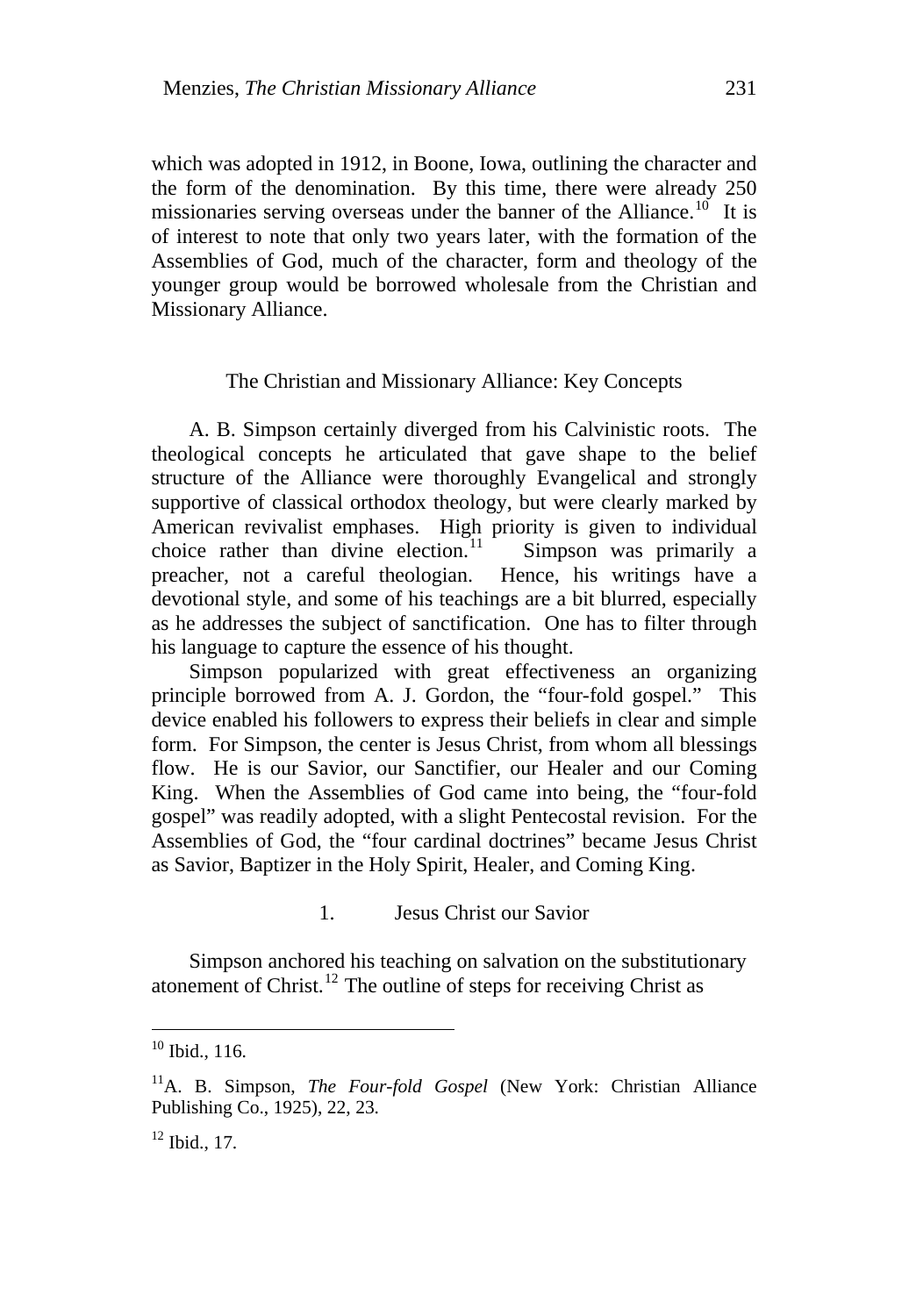savior are familiar to Evangelicals. Simpson placed a strong emphasis on "whosoever will," making it abundantly clear that salvation, offered freely by Christ, is effective only when one chooses to exercise his free will.

# 2. Jesus Christ Our Sanctifier

Simpson's teaching on sanctification is instructive. He said, "You cannot sanctify yourselves. The only thing to do is to give yourself wholly to God, a voluntary sacrifice. This is intensely important. It is but a light thing to do for Him. But he must do the work of cleansing and filling."<sup>[13](#page-6-0)</sup> Simpson made it clear that there is an active role for the believer in the process of Sanctification. Consecration, dedication, surrender—these are terms that lace his writing. In effect, he is saying that there is a divine-human cooperation required, the human side of the equation is commitment and submission, but this is merely establishing the condition required for Christ, the Sanctifier, to do his work. It is Christ who sanctifies. The language of emptying conveys the idea that one is preparing himself for Christ's sanctifying work. The result of one earnestly seeking God, consciously pressing in for His sanctifying work, is experiencing "love, supreme love to God and all mankind."<sup>[14](#page-6-1)</sup> For Simpson, sanctification is not only emptying, but also filling.<sup>[15](#page-6-2)</sup> In May 1906, the Alliance called a special preconference meeting that met just prior to the annual Council, at which time a statement was prepared to spell out agreed-upon Alliance teaching on sanctification. Sanctification was described as:

- a. A definite second blessing, *distinct in nature*, though not necessarily far removed in time, from the experience of conversion;
- b. The baptism of the Holy Ghost as a *distinct experience*, not merely for power for service, but for power for personal holiness and victory over the world and sin;
- c. The indwelling of Christ in the heart of the consecrated believer as a *distinct experience*;

<span id="page-6-0"></span> $13$  Ibid., 30

<span id="page-6-1"></span><sup>14</sup> Simpson, *The Four-fold Gospel*, 36.

<span id="page-6-2"></span><sup>&</sup>lt;sup>15</sup> Simpson, *Wholly Sanctified*, (Harrisburg, PA: Christian Publications, 1925), 21.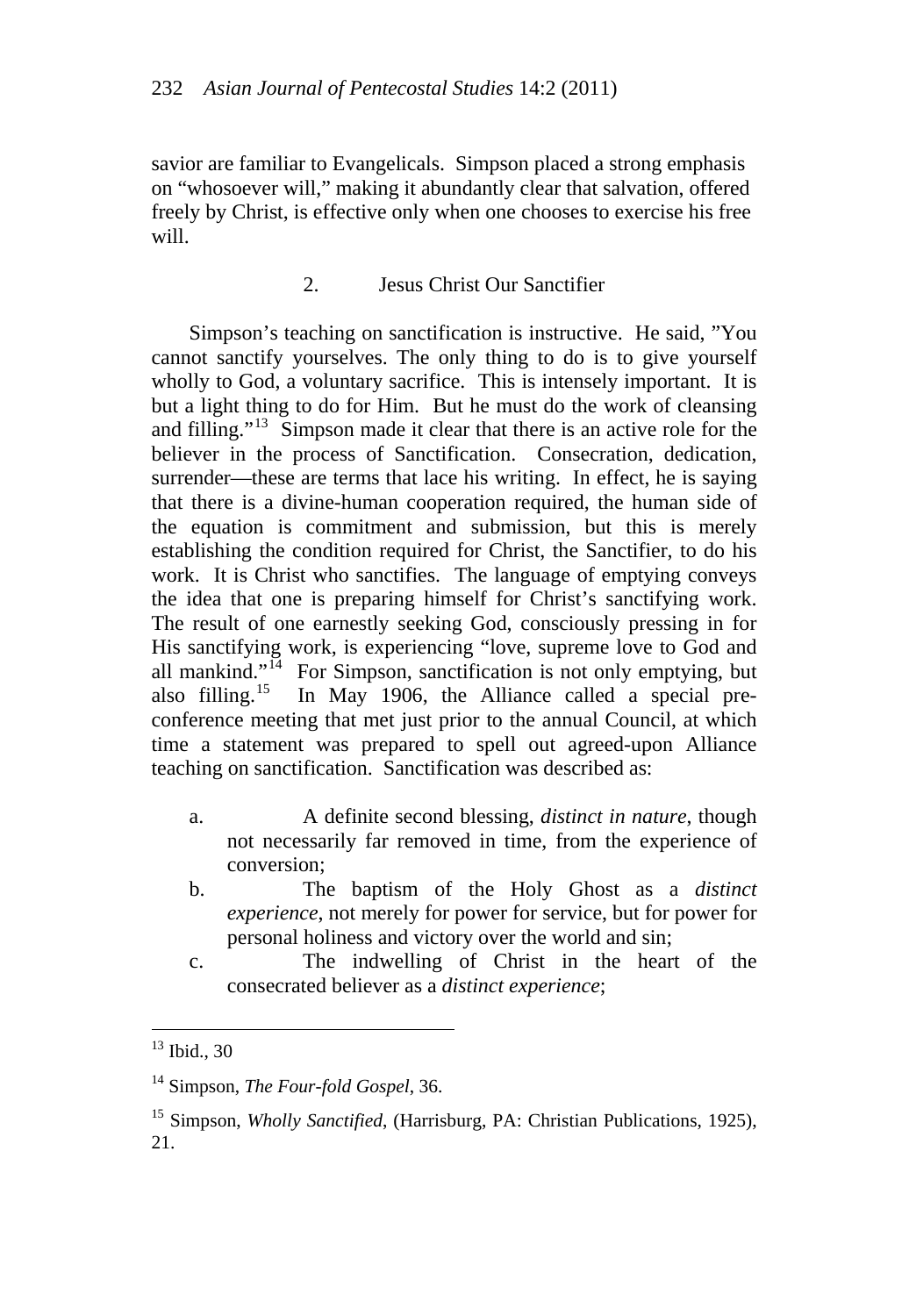- d. Sanctification by faith as a *distinct gift* of God's grace to every open and surrendered soul; and
- e. Growth in grace and the deeper filling of the Holy Spirit as *distinct from* and the result of the definite experience of sanctification.<sup>[16](#page-7-0)</sup>

What is evident here is that the continuing work of the Holy Spirit in the life of the believer came to be understood in the Alliance in a two-fold way: by a definite act of consecration one could expect to enter upon a tenuous condition of "entire sanctification," a condition subject to development, which in no way was understood to be sinless perfection. The alliance view was certainly interchangeable with Keswick teaching. Further, the believer was expected to be "filled with the Holy Spirit." Or to use the language that was current by the turn of century, to be 'baptized in the Spirit." Examining the definition of this experience, one discovers that this baptism in the Spirit is primarily an enduement of power for service, but is not entirely bereft of a heightening in one's personal holiness of life.

### 3. Jesus Christ Our Healer

Flowing from his own remarkable experience in 1881, Simpson built into his theology a solid place for the doctrine of divine healing. He courageously held to this conviction, even though this cost him support from many who did not accept this controversial teaching. Divine healing became one of the four pillars in his theology. He expressed eloquently the importance of centering this message in the work of Christ. Healing, for Simpson, was not to be confused with mental gymnastics; it was a gift to be received by those believers who would reach out in faith to receive the birthright. Important to note, as well, is the teaching of Simpson about the place of the ministry of healing for the missionary outreach of the church and the significance of the recovery of this biblical message for understanding our place in history. "Divine healing is one of the signs of the age. It is the

<span id="page-7-0"></span><sup>&</sup>lt;sup>16</sup> Extracted from "Conference for Prayer and counsel, Respecting Uniformity in the Testimony and Testing of the Alliance, May 25-28, 1906," quoted by John Sawin in "The Response and Attitude of Dr. A. B. Simpson and the Christian and Missionary Alliance to the Tongues movement of 1906-1920," in *Papers of the Sixteenth Annual Meeting, Society for Pentecostal Studies*, November 13-15, 1986, Costa Mesa, CA Mesa, 51.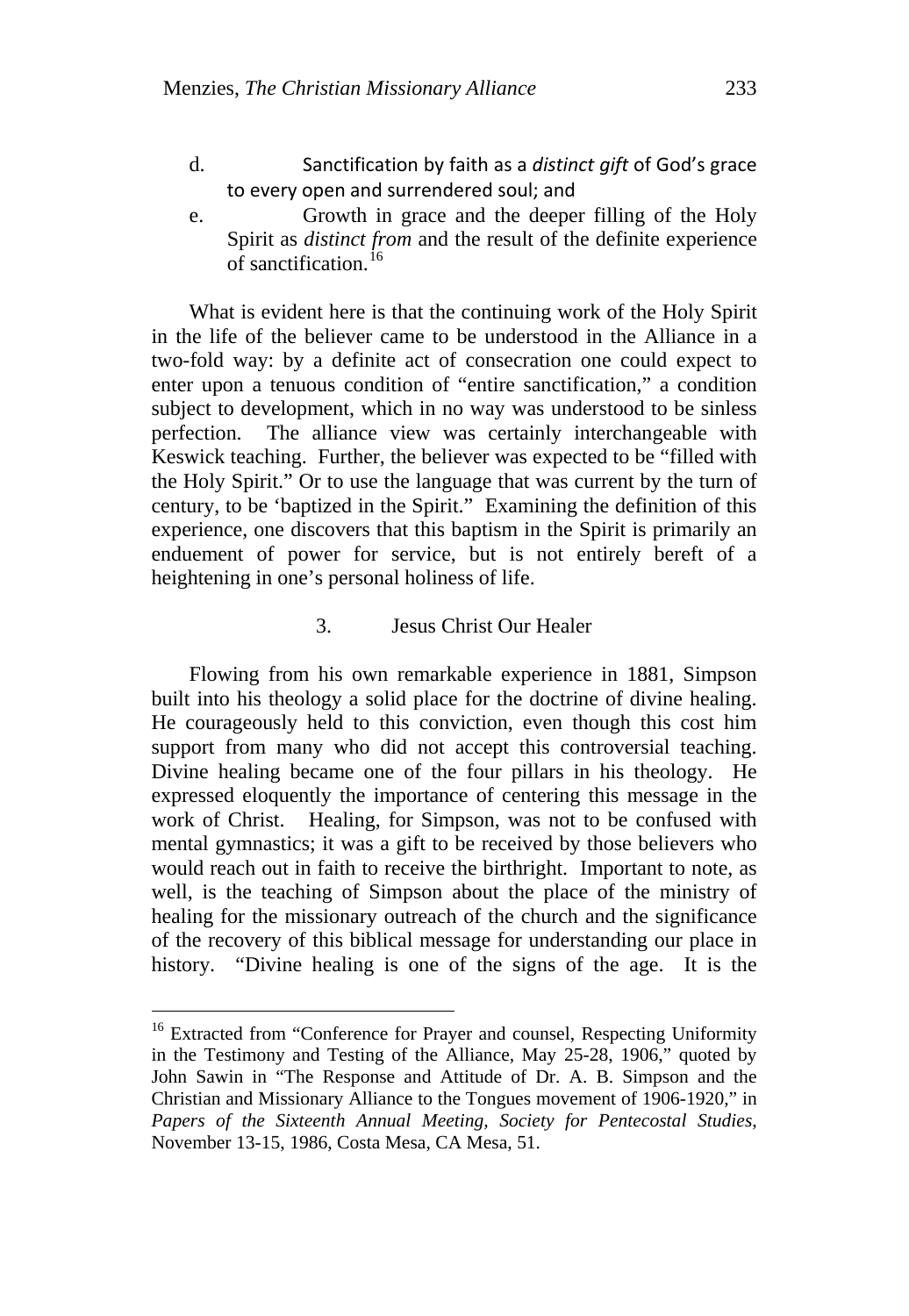forerunner of Christ's coming. It is God's answer to the infidelity of to-day. Many may try to reason it down with the force of his intellect. God meets it with this unanswerable proof of His power."<sup>[17](#page-8-0)</sup>

## 4. Jesus Christ Our Coming King

Simpson taught that Jesus Christ would return to earth in a sudden, pre-millennial rapture, to be followed by His earthly reign for a millennium. This teaching, clearly in harmony with Scofieldian dispensationalism, was held by a wide range of Evangelicals by the end of the nineteenth century. There is nothing particularly unusual about Simpson's eschatology. What made this an emphasis, the Second Coming one of his four major theological anchors, is that it gave a sense of urgency and significance to the cause of world evangelization.<sup>[18](#page-8-1)</sup>

One can see in the Four-fold Gospel how closely these views were followed in the formation of the Assemblies of God. Even the language about sanctification and baptism in the Holy Spirit is pretty well in line with what Assemblies of God people came to believe. To be sure, the Alliance emphasis on a crisis experience of sanctification can be seen as a different nuance. But, when one examines the qualifications that define what is meant by sanctification, it appears that the differences are largely semantic, rather than substantive. The only thing of great significance that was truly different was the matter of speaking in other tongues as the biblical accompanying sign of baptism in the Holy Spirit. Let us look in on the story of the Alliance response to the Pentecostal revival.

### The Pentecostal Revival and the Christian and Missionary Alliance

Simpson was faced with the issue of speaking in tongues long before the advent of the Pentecostal revival. In 1883, upon Simpson's advocacy of divine healing, critics complained that if he allowed for a restoration of divine healing in the church, he would also have to accept other manifestations of the Spirit, including speaking in other tongues. To this he responded,

<span id="page-8-0"></span> 17Simpson, *The Four-fold Gospel*, 64.

<span id="page-8-1"></span><sup>18</sup> Ibid, 92, 93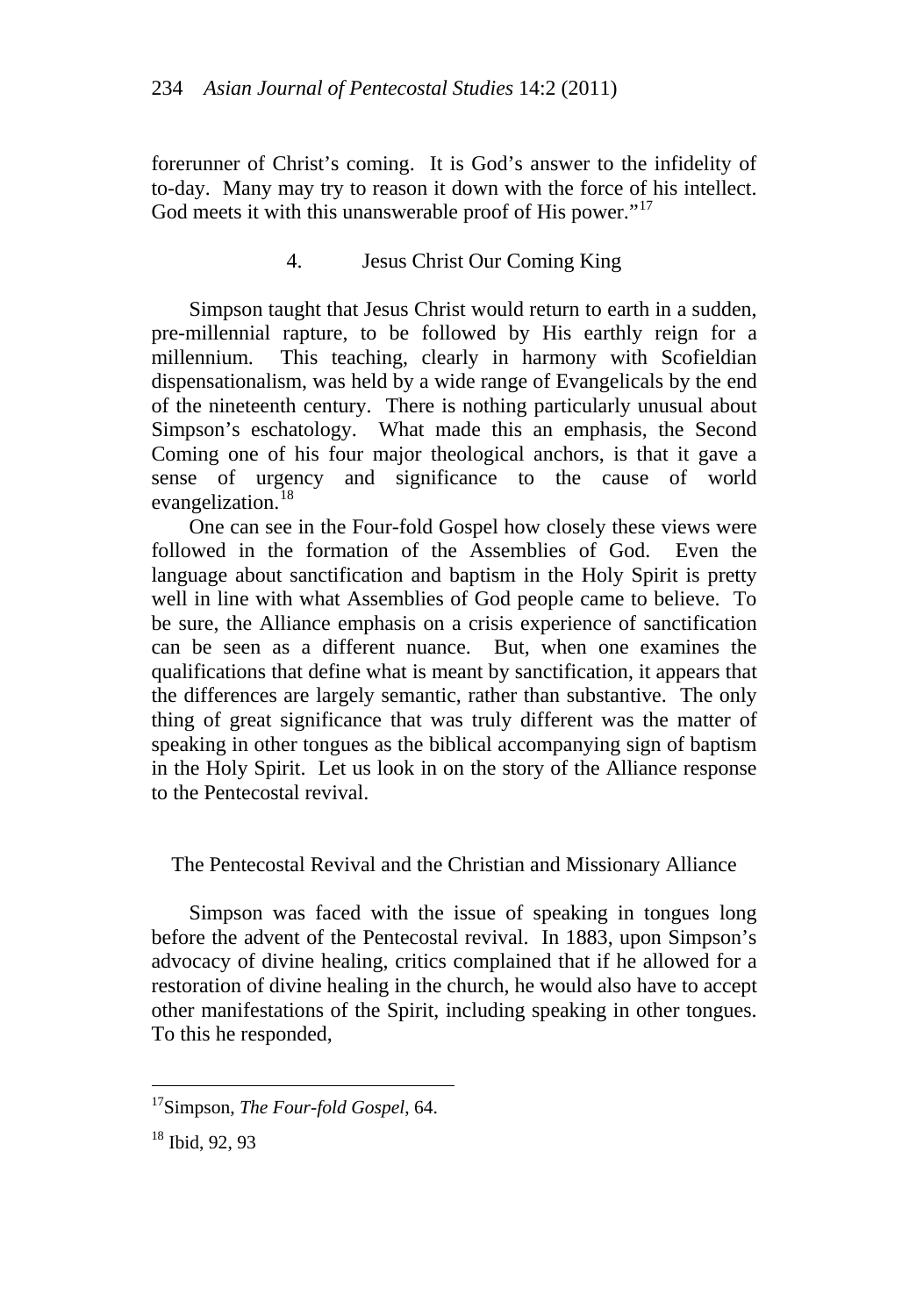We cheerfully accept the severe logic. We cannot afford to give up one of the promises— We believe the gift of tongues was only withdrawn from the early church as it was abused for vain display or as it became unnecessary for practical use. It will be repeated as soon as the Church will humbly claim it for the universal diffusion of the Gospel.<sup>[19](#page-9-0)</sup>

Nine years later, in 1892, when returning missionaries from China inquired into Simpson's insights respecting seeking the gift of tongues to be able to communicate the gospel in other cultures, Simpson cautioned the missionaries that he doubted that scripture warranted as a rule the availability of tongues for this purpose, but he was reluctant to discourage the faith of earnest people.<sup>[20](#page-9-1)</sup> In 1898, in a sermon he preached, Simpson said he understood tongues as,

… a Divine influence which elevated the soul to a state of ecstasy and found expression in utterance of an elevated character, impressing the hearer with the manifest presence and power of the Holy Spirit in the subject of this influence.<sup>[21](#page-9-2)</sup>

In February, 1906, in response to a call for a conference to discuss uniformity of doctrine within the Alliance, Simpson wrote,

The greatest thought that God is projecting upon the hearts of Christians these days of increasing revival is the baptism of the Holy Spirit. It is a matter of deep thankfulness that the attention of Christians is being directed so forcibly to the person and work of the Holy Spirit. $^{22}$  $^{22}$  $^{22}$ 

In response to news that a great revival was taking place in Los Angeles in 1905, even before the Azusa Street outpouring, Simpson evaluated what God was doing in an editorial. He stated, "We do not believe that these special enduements are really essential to the baptism

<span id="page-9-0"></span><sup>&</sup>lt;sup>19</sup> Simpson, *The Gospel of Healing* (1888 edition), 83, 84, quoted in Sawin, op. cit., 30.

<span id="page-9-1"></span> $20$  Sawin, op. cit., 4.

<span id="page-9-2"></span> $21$  Sawin, op. cit., 5, 6.

<span id="page-9-3"></span> $22$  Sawin, op. cit., 7.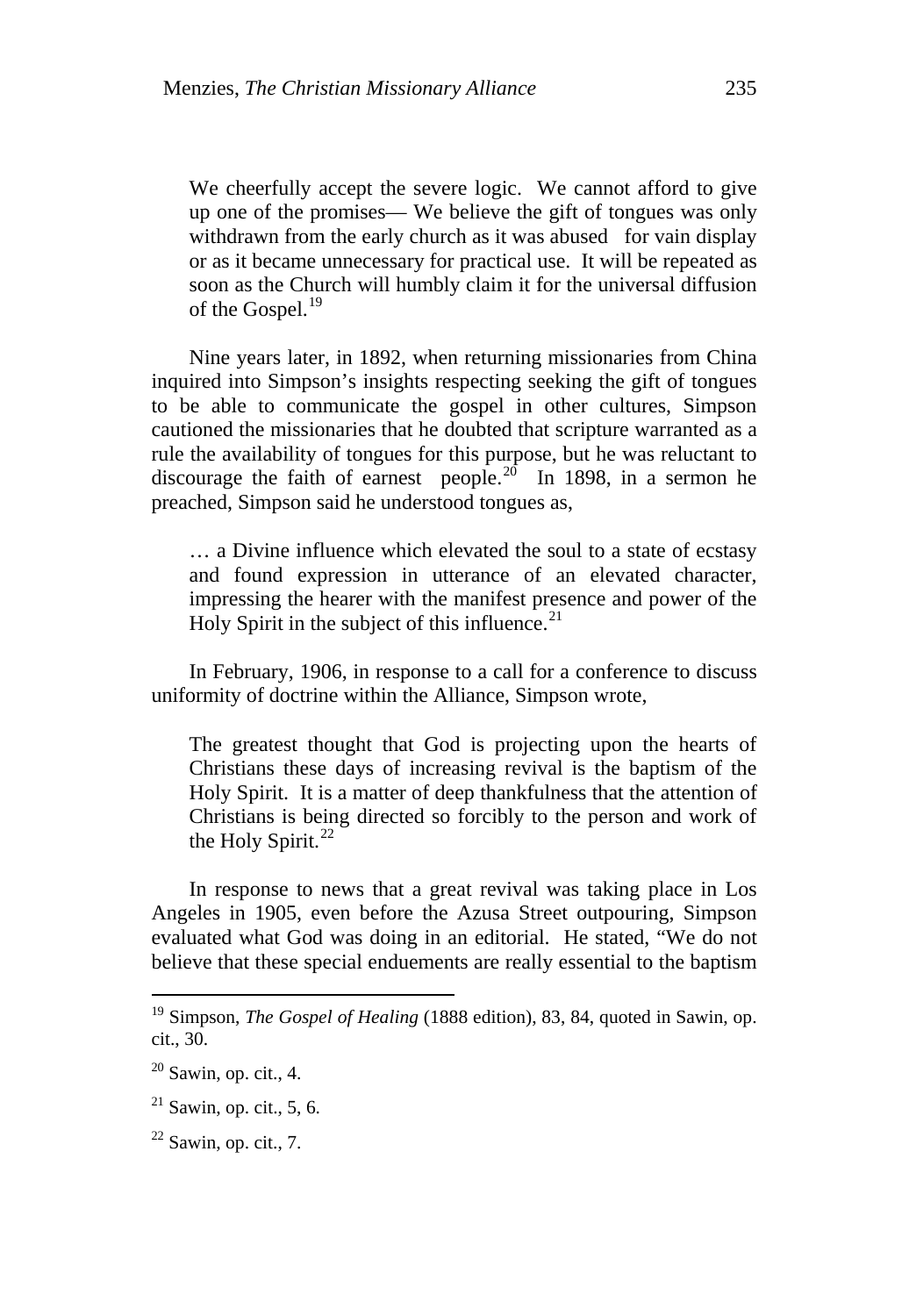of the Holy Spirit. We may have that without any of the supernatural gifts… Have we received and are we using all that the Holy Spirit has for us today for the ministry of Christ in the crisis time in which we live?" $23$ 

When Simpson learned of the great outpouring at Azusa Street in Los Angeles, he acknowledged that this was "a remarkable manifestation of spiritual power among earnest Christians in the West; that these manifestations have taken the form chiefly of the gift of tongues." To this he added a cautionary note to avoid extremes and fanaticism, but said, "… guard against the extreme of refusing to recognize any added blessing the Holy Spirit is bringing to His people in these last days."<sup>[24](#page-10-1)</sup>

Within weeks of the blossoming of the Azusa Street revival, Alliance people in many parts of the country began to seek God earnestly for the baptism in the Holy Spirit. Frank Bartleman, an early leader in the Los Angeles revival, received a number of invitations to minister in Alliance fellowships, including several engagements at Nyack, New York.<sup>[25](#page-10-2)</sup> By 1907, the Pentecostal revival had spread widely. In Indianapolis, there was a remarkable outpouring in the Christian and Missionary Alliance Gospel Tabernacle in January of that year. The pastor, G. N. Eldridge, at first opposed the revival, but later received the Pentecostal experience. The Reynolds family were charter members of the Alliance Gospel Tabernacle. On Easter Sunday, 1907, the younger daughter in that family received the baptism in the Spirit. Alice Reynolds later married a young law student, J. Roswell Flower, who himself received the baptism in 1911 in Indianapolis.<sup>[26](#page-10-3)</sup>

But, it was at Nyack that the most significant events transpired. In May, 1907, at the annual Council of the Alliance that met in Nyack, New York, a remarkable Pentecostal awakening swept through the student body of the Missionary Training Institute as well as the ministers and delegates who had come to the conference. Even before this event, a number of prominent Alliance pastors had received the

<span id="page-10-0"></span> $^{23}$ A. B. Simpson, "Christian Alliance," Dec., 1905, 817, quoted in Sawin, op.cit., 8, 9.

<span id="page-10-1"></span> $^{24}$  A. B. Simpson, "Christian Alliance," Sep., 1906, 177, quoted in Sawin, op. cit., 10.

<span id="page-10-2"></span> $25$  Bartleman, op. cit., 84.

<span id="page-10-3"></span><sup>26</sup> William W. Menzies, *Anointed to Serve* (Springfield, MO: Gospel Publishing House, 1971), 66.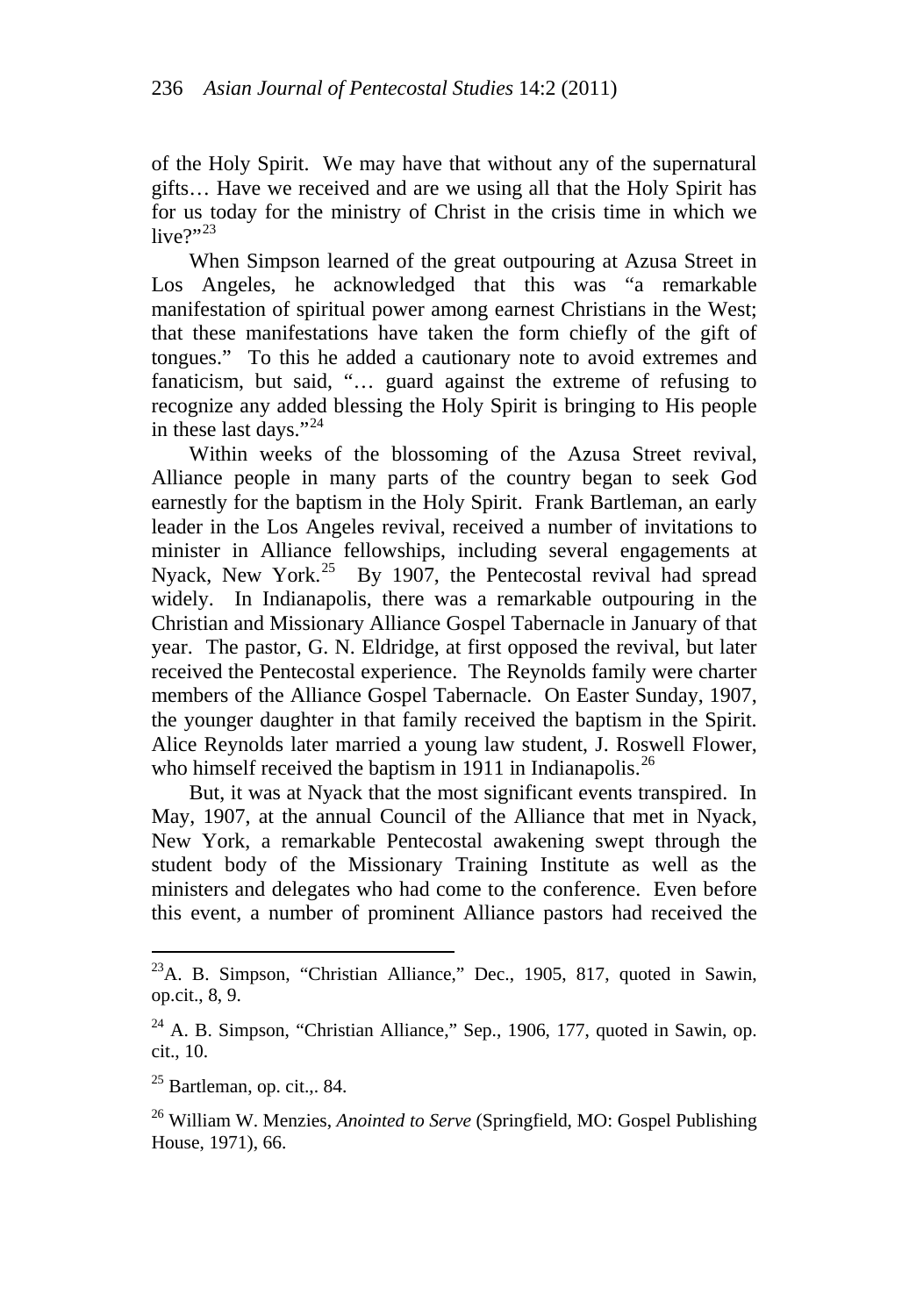Pentecostal experience. During the summer months, at least two Alliance camp meetings were scenes of Pentecostal blessing. It seemed that the Alliance was well on its way to accepting the new experience. But, then, it was learned that the Pentecostals were teaching that tongues always accompanies a full biblical baptism in the Spirit. Controversy followed. Simpson appointed Henry Wilson to visit churches in the Ohio district where there were known to be strong Pentecostal groups functioning. He was delegated to study the meetings and to bring back a report to New York with his findings. A. W. Tozer, prominent pastor and editor, later stated that the report Wilson brought was adopted by Simpson and the entire Alliance family as their official position. He reported that "there is something of God in it," but felt that the alliance should encourage a posture of "seek not, forbid not."<sup>[27](#page-11-0)</sup> John Sawin, noted Alliance scholar, in a conversation with the author, disclosed that A. W. Tozer, who had written Simpson's official biography, just before his death, admitted to Sawin that the "seek not, forbid not" view of Wilson, the view that was widely adopted in Alliance circles, was not, in fact, held by Simpson. As a matter of fact, Simpson, Sawin stated, sought the Pentecostal experience until his death, although he never did speak in tongues, and never acknowledged that tongues is the necessary accompanying biblical sign of Spirit baptism.<sup>[28](#page-11-1)</sup> Regardless of the personal feelings of Simpson, who seems to have been more favorable to the Pentecostal revival than the official Alliance position, this was the parting of the ways. When the dust had settled, a number of able leaders had abandoned the Alliance and joined the Pentecostal movement. Nearly all of those who defected identified with the Assemblies of God upon its formation in 1914. Among these early leaders were some of the important architects of the Assemblies of God, principally D. W. Kerr of Cleveland, Ohio, Frank M. Boyd, William I. Evans, D. W. Myland, Noel Perkin, Louis Turnbull, A. G. Ward, and J. W. Welch.<sup>[29](#page-11-2)</sup>

#### Conclusion

Observing the structure of the Assemblies of God as it evolved in its early formative years, one sees overwhelming evidence of wholesale

<span id="page-11-0"></span> $^{27}$  Ibid., 71

<span id="page-11-1"></span> $^{28}$  Interview with John Sawin, Nov. 14, 1986, Costa Mesa, CA.

<span id="page-11-2"></span> $29$  Menzies, op. cit., 72